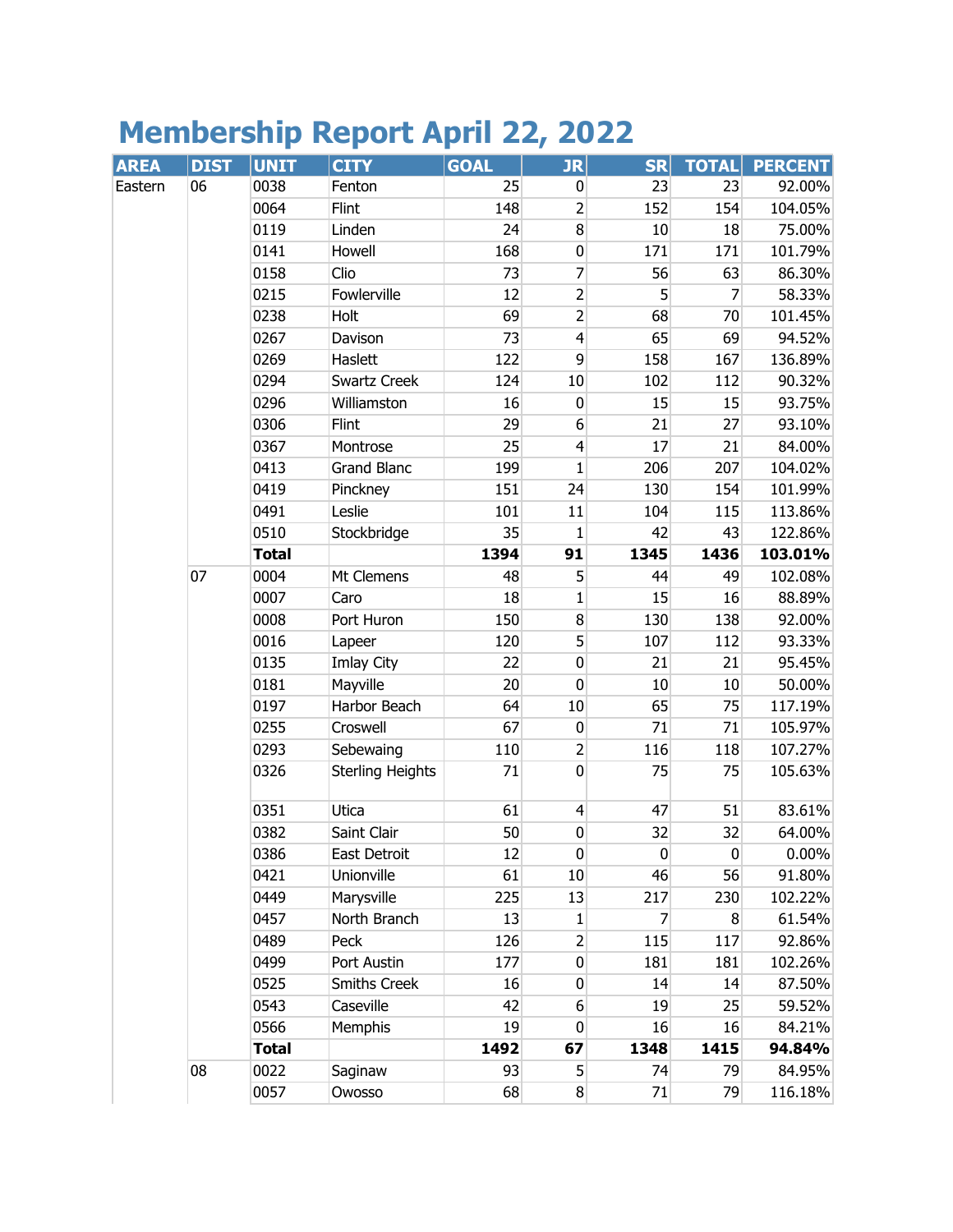|          |              | 0101         | Greenville           | 220  | $\overline{4}$          | 206  | 210  | 95.45%  |
|----------|--------------|--------------|----------------------|------|-------------------------|------|------|---------|
|          |              | 0125         | <b>Birch Run</b>     | 12   | 0                       | 8    | 8    | 66.67%  |
|          |              | 0150         | Frankenmuth          | 58   | $\overline{4}$          | 46   | 50   | 86.21%  |
|          |              | 0153         | Saint Johns          | 99   | 13                      | 91   | 104  | 105.05% |
|          |              | 0175         | Saranac              | 127  | $\overline{4}$          | 123  | 127  | 100.00% |
|          |              | 0182         | Hubbardston          | 115  | 0                       | 99   | 99   | 86.09%  |
|          |              | 0203         | Belding              | 153  | $\overline{2}$          | 163  | 165  | 107.84% |
|          |              | 0212         | Chesaning            | 38   | $\overline{2}$          | 32   | 34   | 89.47%  |
|          |              | 0248         | Laingsburg           | 140  | $\overline{3}$          | 144  | 147  | 105.00% |
|          |              | 0256         | Saint Louis          | 41   | $\boldsymbol{0}$        | 35   | 35   | 85.37%  |
|          |              | 0295         | Breckenridge         | 82   | 6                       | 73   | 79   | 96.34%  |
|          |              | 0380         | Carson City          | 157  | 9                       | 146  | 155  | 98.73%  |
|          |              | 0412         | Bath                 | 196  | $\mathbf{1}$            | 187  | 188  | 95.92%  |
|          |              | 0439         | Saginaw              | 264  | $\mathbf{1}$            | 253  | 254  | 96.21%  |
|          |              | 0452         | Stanton              | 148  | $\overline{4}$          | 138  | 142  | 95.95%  |
|          |              | <b>Total</b> |                      | 2011 | 66                      | 1889 | 1955 | 97.22%  |
|          | 18           | 0014         | Birmingham-<br>Troy  | 85   | 1                       | 65   | 66   | 77.65%  |
|          |              | 0020         | Pontiac              | 40   | 8                       | 32   | 40   | 100.00% |
|          |              | 0063         | Clarkston            | 93   | $\mathbf{1}$            | 83   | 84   | 90.32%  |
|          |              | 0108         | Oxford               | 159  | 19                      | 121  | 140  | 88.05%  |
|          |              | 0143         | Auburn Hills         | 100  | 7                       | 85   | 92   | 92.00%  |
|          |              | 0149         | Holly                | 17   | $\pmb{0}$               | 21   | 21   | 123.53% |
|          |              | 0172         | Rochester            | 27   | $\overline{\mathbf{3}}$ | 23   | 26   | 96.30%  |
|          |              | 0216         | Milford              | 171  | 8                       | 173  | 181  | 105.85% |
|          |              | 0224         | Wixom                | 50   | 0                       | 45   | 45   | 90.00%  |
|          |              | 0233         | Lake Orion           | 167  | 3                       | 142  | 145  | 86.83%  |
|          |              | 0253         | Royal Oak            | 179  | $\overline{4}$          | 163  | 167  | 93.30%  |
|          |              | 0346         | Farmington           | 118  | 6                       | 101  | 107  | 90.68%  |
|          |              | 0374         | <b>Berkley</b>       | 161  | $\mathbf{0}$            | 172  | 172  | 106.83% |
|          |              | 0377         | Waterford            | 234  | $\overline{4}$          | 200  | 204  | 87.18%  |
|          |              | <b>Total</b> |                      | 1601 | 64                      | 1426 | 1490 | 93.07%  |
|          | <b>Total</b> |              |                      | 6498 | 288                     | 6008 | 6296 | 96.89%  |
| Lower    | 09           | 0009         | Muskegon             | 20   | 0                       | 18   | 18   | 90.00%  |
| Northern |              | 0010         | Manistee             | 143  | $\overline{4}$          | 130  | 134  | 93.71%  |
|          |              | 0035         | <b>Traverse City</b> | 41   | $\overline{2}$          | 39   | 41   | 100.00% |
|          |              | 0069         | Whitehall            | 169  | $\mathbf{1}$            | 164  | 165  | 97.63%  |
|          |              | 0076         | Ludington            | 278  | $\mathbf{1}$            | 274  | 275  | 98.92%  |
|          |              | 0094         | Cadillac             | 131  | $\overline{3}$          | 129  | 132  | 100.76% |
|          |              | 0120         | Suttons Bay          | 14   | $\overline{0}$          | 12   | 12   | 85.71%  |
|          |              | 0219         | Fife Lake            | 194  | 12                      | 171  | 183  | 94.33%  |
|          |              | 0221         | Frankfort            | 38   | $\boldsymbol{0}$        | 40   | 40   | 105.26% |
|          |              | 0289         | Williamsburg         | 13   | $\boldsymbol{0}$        | 12   | 12   | 92.31%  |
|          |              | 0297         | Ravenna              | 71   | $\overline{4}$          | 46   | 50   | 70.42%  |
|          |              | 0300         | Lake City            | 171  | $\overline{7}$          | 155  | 162  | 94.74%  |
|          |              | 0381         | Newaygo              | 237  | 5 <sup>1</sup>          | 241  | 246  | 103.80% |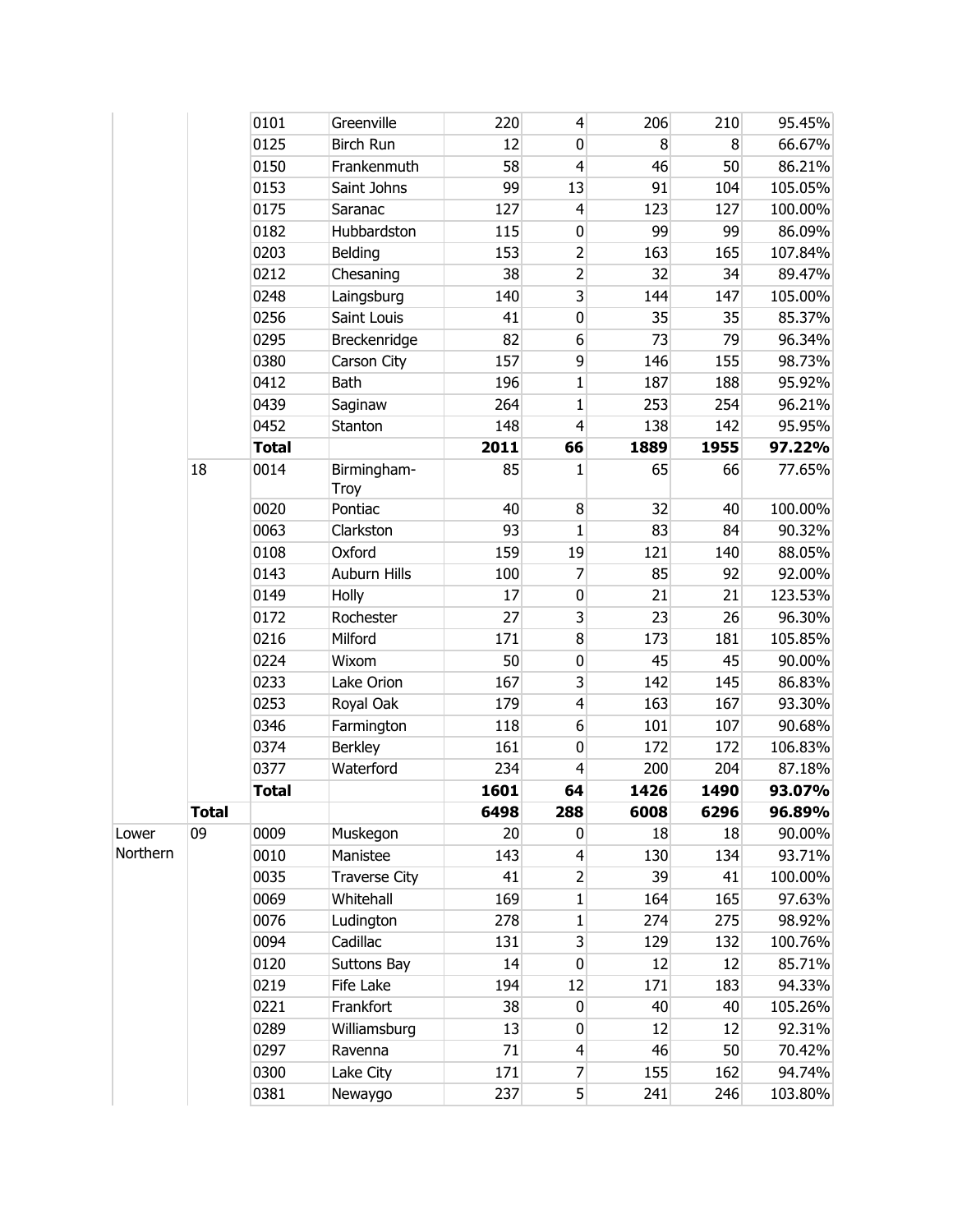|          |              | 0397         | Holton            | 178  | $\mathbf{1}$            | 171  | 172  | 96.63%  |
|----------|--------------|--------------|-------------------|------|-------------------------|------|------|---------|
|          |              | 0411         | Hesperia          | 121  | $\pmb{0}$               | 109  | 109  | 90.08%  |
|          |              | 0531         | Copemish          | 28   | $\mathbf{1}$            | 19   | 20   | 71.43%  |
|          |              | <b>Total</b> |                   | 1847 | 41                      | 1730 | 1771 | 95.89%  |
|          | 10           | 0018         | <b>Bay City</b>   | 94   | $\pmb{0}$               | 95   | 95   | 101.06% |
|          |              | 0098         | <b>Big Rapids</b> | 30   | $\pmb{0}$               | 25   | 25   | 83.33%  |
|          |              | 0104         | Standish          | 104  | $\overline{\mathbf{3}}$ | 97   | 100  | 96.15%  |
|          |              | 0106         | Grayling          | 33   | $\overline{4}$          | 23   | 27   | 81.82%  |
|          |              | 0110         | Mount Pleasant    | 29   | $\pmb{0}$               | 37   | 37   | 127.59% |
|          |              | 0162         | Luzerne           | 80   | 5                       | 79   | 84   | 105.00% |
|          |              | 0165         | Midland           | 145  | 5                       | 127  | 132  | 91.03%  |
|          |              | 0171         | Gladwin           | 30   | $\overline{4}$          | 22   | 26   | 86.67%  |
|          |              | 0211         | East Tawas        | 48   | $\boldsymbol{6}$        | 33   | 39   | 81.25%  |
|          |              | 0239         | Linwood           | 61   | $\overline{2}$          | 58   | 60   | 98.36%  |
|          |              | 0240         | Blanchard         | 67   | $\overline{\mathbf{3}}$ | 65   | 68   | 101.49% |
|          |              | 0245         | Prudenville       | 30   | $\pmb{0}$               | 21   | 21   | 70.00%  |
|          |              | 0254         | Mikado            | 65   | 3                       | 58   | 61   | 93.85%  |
|          |              | 0273         | Temple            | 25   | $\overline{2}$          | 27   | 29   | 116.00% |
|          |              | 0274         | Oscoda            | 162  | $\pmb{0}$               | 128  | 128  | 79.01%  |
|          |              | 0370         | Prescott          | 146  | 7                       | 135  | 142  | 97.26%  |
|          |              | 0404         | Harrison          | 148  | $\pmb{0}$               | 137  | 137  | 92.57%  |
|          |              | 0416         | Saint Helen       | 186  | $\overline{\mathbf{c}}$ | 174  | 176  | 94.62%  |
|          |              | 0422         | Hale              | 104  | $\mathbf{1}$            | 100  | 101  | 97.12%  |
|          |              | 0443         | Sanford           | 189  | $\overline{2}$          | 187  | 189  | 100.00% |
|          |              | 0473         | Barryton          | 11   | $\pmb{0}$               | 12   | 12   | 109.09% |
|          |              | 0554         | Morley            | 47   | 0                       | 15   | 15   | 31.91%  |
|          |              | 0558         | Farwell           | 194  | 1                       | 181  | 182  | 93.81%  |
|          |              | <b>Total</b> |                   | 2028 | 50                      | 1836 | 1886 | 93.00%  |
|          | 19           | 0122         | Wolverine         | 43   | 1                       | 40   | 41   | 95.35%  |
|          |              | 0159         | Mackinaw City     | 163  | $\overline{2}$          | 173  | 175  | 107.36% |
|          |              | 0198         | Lewiston          | 134  | $\pmb{0}$               | 125  | 125  | 93.28%  |
|          |              | 0226         | Charlevoix        | 19   | $\pmb{0}$               | 15   | 15   | 78.95%  |
|          |              | 0227         | East Jordan       | 40   | 1                       | 30   | 31   | 77.50%  |
|          |              | 0281         | Harbor Springs    | 119  | $6\,$                   | 148  | 154  | 129.41% |
|          |              | 0317         | Onaway            | 27   | 0                       | 22   | 22   | 81.48%  |
|          |              | 0463         | South Boardman    | 33   | 4                       | 30   | 34   | 103.03% |
|          |              | <b>Total</b> |                   | 578  | 14                      | 583  | 597  | 103.29% |
|          | <b>Total</b> |              |                   | 4453 | 105                     | 4149 | 4254 | 95.53%  |
| Southern | 01           | 0032         | Livonia           | 316  | 9                       | 270  | 279  | 88.29%  |
|          |              | 0147         | Northville        | 61   | $\pmb{0}$               | 51   | 51   | 83.61%  |
|          |              | 0375         | Detroit           | 10   | $\pmb{0}$               | 16   | 16   | 160.00% |
|          |              | <b>Total</b> |                   | 387  | 9                       | 337  | 346  | 89.41%  |
|          | 16           | 0067         | Lincoln Park      | 79   | 5                       | 84   | 89   | 112.66% |
|          |              | 0111         | Wayne             | 22   | $\boldsymbol{0}$        | 20   | 20   | 90.91%  |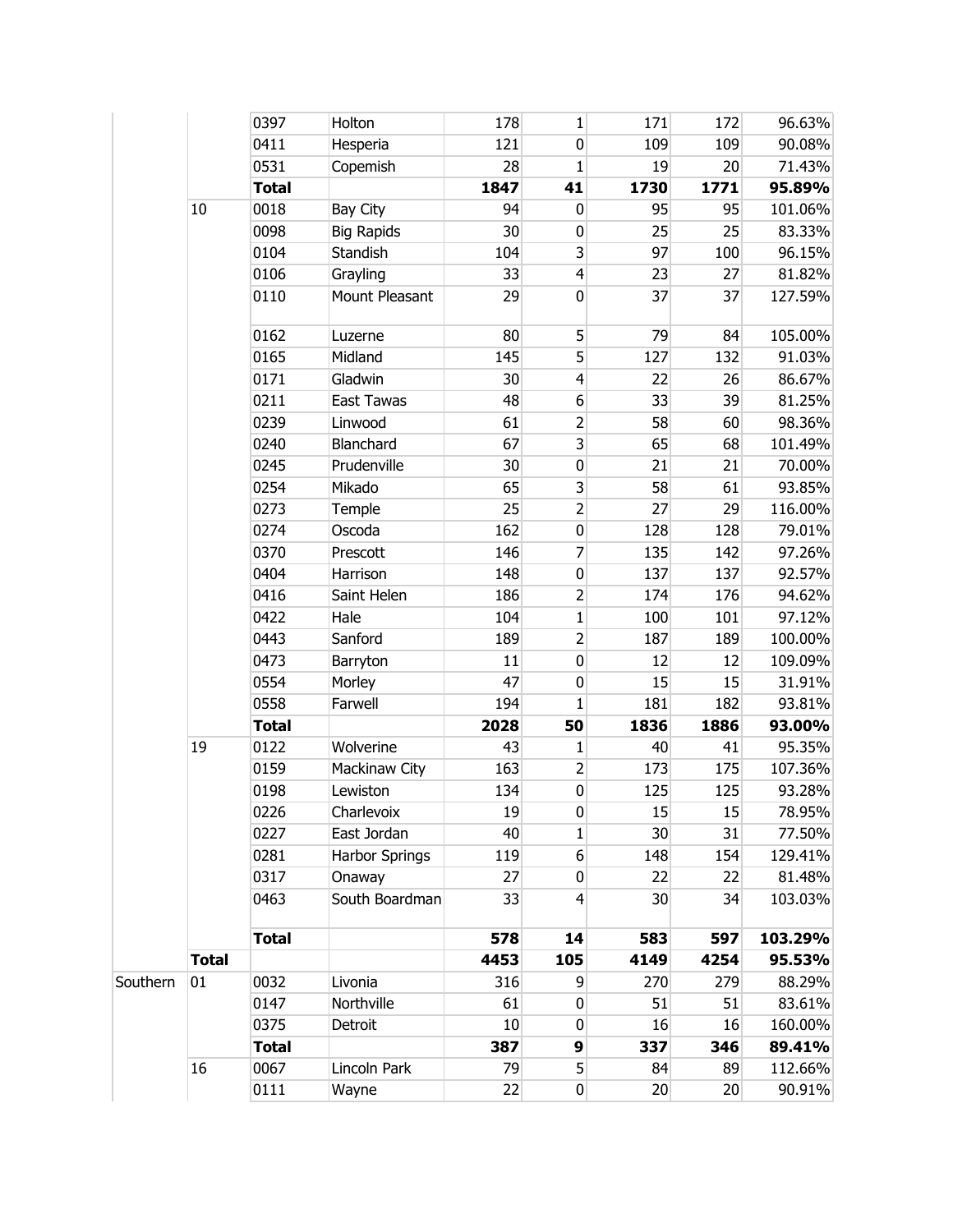|             |              | <b>Total</b> |                     | 2271         | 96                      | 2025                 | 2121                 | 93.39%           |
|-------------|--------------|--------------|---------------------|--------------|-------------------------|----------------------|----------------------|------------------|
|             |              | 0559         | Rock                | 35           | $\overline{4}$          | 27                   | 31                   | 88.57%           |
|             |              | 0540         | Perkins             | 20           | 0                       | 18                   | 18                   | 90.00%           |
|             |              | 0487         | Carney              | 15           | $\mathbf{1}$            | $\overline{9}$       | $10\,$               | 66.67%           |
|             |              | 0444         | Baraga              | 22           | $\boldsymbol{0}$        | 16                   | 16                   | 72.73%           |
|             |              | 0438         | <b>Bark River</b>   | 23           | $\boldsymbol{0}$        | 21                   | 21                   | 91.30%           |
|             |              | 0393         | Hulbert             | 82           | 3                       | 78                   | 81                   | 98.78%           |
|             |              | 0349         | Little Lake         | 137          | 18                      | 118                  | 136                  | 99.27%           |
|             |              | 0340         | Hermansville        | 23           | $\mathbf{1}$            | 20                   | 21                   | 91.30%           |
|             |              | 0301         | Rapid River         | 13           | 0                       | 10                   | 10                   | 76.92%           |
|             |              | 0290         | Engadine            | 52           | $\overline{\mathbf{3}}$ | 40                   | 43                   | 82.69%           |
|             |              | 0244         | Powers              | 24           | $\mathbf{1}$            | 17                   | 18                   | 75.00%           |
|             |              | 0186         | Hancock             | 17           | 0                       | 16                   | 16                   | 94.12%           |
|             |              | 0146         | Menominee           | 244          | 3                       | 224                  | 227                  | 93.03%           |
|             |              | 0131         | Munising            | 163          | $\mathbf{1}$            | 158                  | 159                  | 97.55%           |
|             |              | 0115         | Escanaba River      | 23           | $\pmb{0}$               | 18                   | 18                   | 78.26%           |
|             |              | 0114         | Greenwood           | 66           | $\mathbf{1}$            | 66                   | 67                   | 101.52%          |
|             |              | 0092         | Rockland            | 41           | $\pmb{0}$               | 37                   | 37                   | 90.24%           |
|             |              | 0090         | Lake Linden         | 97           | 13                      | 89                   | 102                  | 105.15%          |
|             |              | 0082         | Escanaba            | $10\,$       | $\pmb{0}$               | 9                    | 9                    | 90.00%           |
|             |              | 0074         | Newberry            | 168          | $\overline{2}$          | 144                  | 146                  | 86.90%           |
|             |              | 0071         | Gladstone           | 105          | $\mathbf{1}$            | 93                   | 94                   | 89.52%           |
|             |              | 0050         | Iron Mountain       | 51           | 9                       | 43                   | 52                   | 101.96%          |
|             |              | 0044         | Marquette           | 384          | 17                      | 356                  | 373                  | 97.14%           |
|             |              | 0043         | Ewen<br>Stephenson  | 27           | $\pmb{0}$               | 26                   | 26                   | 96.30%           |
|             |              | 0027<br>0041 | Bessemer            | 24<br>24     | $\pmb{0}$<br>$\pmb{0}$  | $\overline{2}$<br>22 | $\overline{2}$<br>22 | 8.33%<br>91.67%  |
|             |              | 0021         | Stambaugh           | 90           | $\overline{7}$          | 75                   | 82                   | 91.11%           |
|             |              | 0017         | <b>Iron River</b>   | 34           | 7                       | 28                   | 35                   | 102.94%          |
|             |              | 0011         | Wakefield           | 32           | $\overline{0}$          | 16                   | 16                   | 50.00%           |
|             |              | 0005         | Ironwood            | 40           | $\overline{4}$          | 39                   | 43                   | 107.50%          |
|             |              |              | Marie               |              |                         |                      |                      |                  |
| <b>UPAA</b> | 12           | 0003         | Sault Sainte        | 185          | 0                       | 190                  | 190                  | 102.70%          |
|             | <b>Total</b> | <b>Total</b> |                     | 1636<br>2023 | 35<br>44                | 1583<br>1920         | 1618<br>1964         | 98.90%<br>97.08% |
|             |              | 0472         | Melvindale          | 10           | $\pmb{0}$               | 23                   | 23                   | 230.00%          |
|             |              | 0426         | Trenton             | 109          | $\overline{4}$          | 95                   | 99                   | 90.83%           |
|             |              | 0409         | Allen Park          | 92           | 5                       | 89                   | 94                   | 102.17%          |
|             |              | 0396         | Garden City         | 252          | 10                      | 247                  | 257                  | 101.98%          |
|             |              | 0389         | Riverview           | 97           | $\overline{2}$          | 110                  | 112                  | 115.46%          |
|             |              | 0364         | Dearborn            | 134          | $\overline{\mathbf{3}}$ | 120                  | 123                  | 91.79%           |
|             |              | 0232         | Dearborn<br>Heights | 182          | $\mathsf{S}$            | 157                  | 162                  | 89.01%           |
|             |              | 0231         | New Boston          | 17           | $\pmb{0}$               | 14                   | 14                   | 82.35%           |
|             |              | 0217         | Wyandotte           | 565          | 1                       | 548                  | 549                  | 97.17%           |
|             |              | 0200         | Taylor              | 77           | $\pmb{0}$               | 76                   | 76                   | 98.70%           |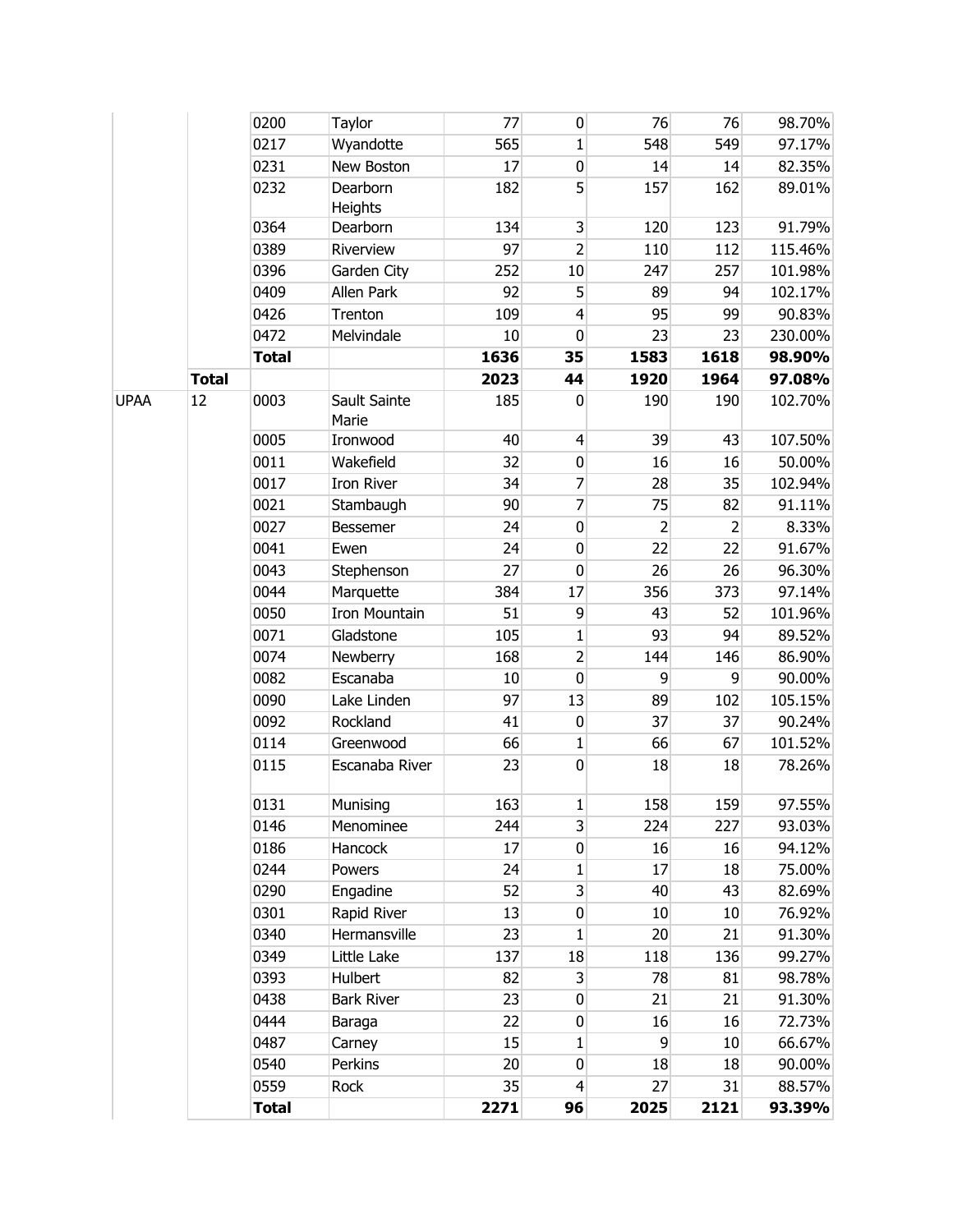|         | <b>Total</b> |              |                     | 2271 | 96                       | 2025     | 2121  | 93.39%  |
|---------|--------------|--------------|---------------------|------|--------------------------|----------|-------|---------|
| Western | 02           | 0029         | Jackson             | 214  | 7                        | 203      | 210   | 98.13%  |
|         |              | 0034         | Tecumseh            | 104  | 2                        | 108      | 110   | 105.77% |
|         |              | 0066         | Carleton            | 31   | 2                        | 17       | 19    | 61.29%  |
|         |              | 0072         | Dundee              | 33   | $\mathbf{1}$             | 31       | 32    | 96.97%  |
|         |              | 0081         | Concord             | 26   | $\overline{2}$           | 23       | 25    | 96.15%  |
|         |              | 0097         | Adrian              | 114  | $\pmb{0}$                | 114      | 114   | 100.00% |
|         |              | 0117         | Manchester          | 65   | 8                        | 55       | 63    | 96.92%  |
|         |              | 0155         | <b>Britton</b>      | 19   | 1                        | 15       | 16    | 84.21%  |
|         |              | 0180         | Hudson              | 76   | $\overline{2}$           | 71       | 73    | 96.05%  |
|         |              | 0192         | Temperance          | 42   | $\overline{2}$           | 45       | 47    | 111.90% |
|         |              | 0193         | Luna Pier           | 16   | $\mathbf 0$              | 30       | 30    | 187.50% |
|         |              | 0268         | Milan               | 37   | $\overline{\mathbf{4}}$  | 36       | 40    | 108.11% |
|         |              | 0282         | Ypsilanti           | 65   | $\mathbf{1}$             | 47       | 48    | 73.85%  |
|         |              | 0313         | Springport          | 10   | $\mathbf 0$              | 6        | 6     | 60.00%  |
|         |              | 0315         | Brooklyn            | 392  | $\mathbf{1}$             | 444      | 445   | 113.52% |
|         |              | 0322         | Saline              | 187  | 12                       | 170      | 182   | 97.33%  |
|         |              | 0324         | <b>Jackson</b>      | 68   | $\mathbf{1}$             | 77       | 78    | 114.71% |
|         |              | 0325         | Blissfield          | 87   | $\overline{\mathcal{L}}$ | 77       | 81    | 93.10%  |
|         |              | 0368         | Morenci             | 65   | $\mathbf{1}$             | 51       | 52    | 80.00%  |
|         |              | 0392         | Deerfield           | 27   | $\mathbf 0$              | 27       | 27    | 100.00% |
|         |              | 0514         | Ida                 | 131  | 9                        | 101      | 110   | 82.97%  |
|         |              | 0550         | Onsted              | 104  | 14                       | 90       | 104   | 100.00% |
|         |              | 0557         | Dexter              | 110  | 3                        | 107      | 110   | 100.00% |
|         |              | <b>Total</b> |                     | 2023 | 77                       | 1945     | 2022  | 99.95%  |
|         | 03           | 0042         | Charlotte           | 81   | 5                        | 82       | 87    | 107.41% |
|         |              | 0048         | <b>Grand Ledge</b>  | 190  | 31                       | 172      | 203   | 106.84% |
|         |              | 0052         | Coldwater           | 117  | 2                        | 111      | 113   | 96.58%  |
|         |              | 0053         | Hillsdale           | 141  | $\mathbf{1}$             | 133      | 134   | 95.04%  |
|         |              | 0054         | <b>Battle Creek</b> | 33   | $\mathbf{1}$             | 30       | 31    | 93.94%  |
|         |              | 0055         | Albion              | 26   | $\pmb{0}$                | 25       | 25    | 96.15%  |
|         |              | 0156         | Montgomery          | 24   | $\pmb{0}$                | 28       | 28    | 116.67% |
|         |              | 0157         | Quincy              | 107  | 4                        | 117      | 121   | 113.08% |
|         |              | 0196         | Union City          | 15   | $\overline{3}$           | 18       | 21    | 140.00% |
|         |              | 0257         | Augusta             | 37   | $\overline{7}$           | 49       | 56    | 151.35% |
|         |              | 0259         | Bronson             | 40   | $\mathbf{1}$             | 40       | 41    | 102.50% |
|         |              | 0298         | <b>Battle Creek</b> | 265  | 9                        | 234      | 243   | 91.70%  |
|         |              | 0360         | Reading             | 47   | $\mathbf{1}$             | 46       | 47    | 100.00% |
|         |              | 0465         | Climax              | 58   | $\pmb{0}$                | 54       | 54    | 93.10%  |
|         |              | 0475         | Schoolcraft         | 124  | 1                        | 118      | 119   | 95.97%  |
|         |              | <b>Total</b> |                     | 1305 | 66                       | 1257     | 1323  | 101.38% |
|         | 04           | 0026         | <b>Niles</b>        | 36   | 0                        | 35       | 35    | 97.22%  |
|         |              | 0045         | Hastings            | 60   | 1                        | 62       | 63    | 105.00% |
|         |              | 0049         | South Haven         | 553  | 3                        | 602      | 605   | 109.40% |
|         |              | 0051         | Buchanan            | 203  | $\boldsymbol{0}$         | 201      | 201   | 99.01%  |
|         |              | 0068         | Paw Paw             | 16   | $\overline{0}$           | $6 \mid$ | $6\,$ | 37.50%  |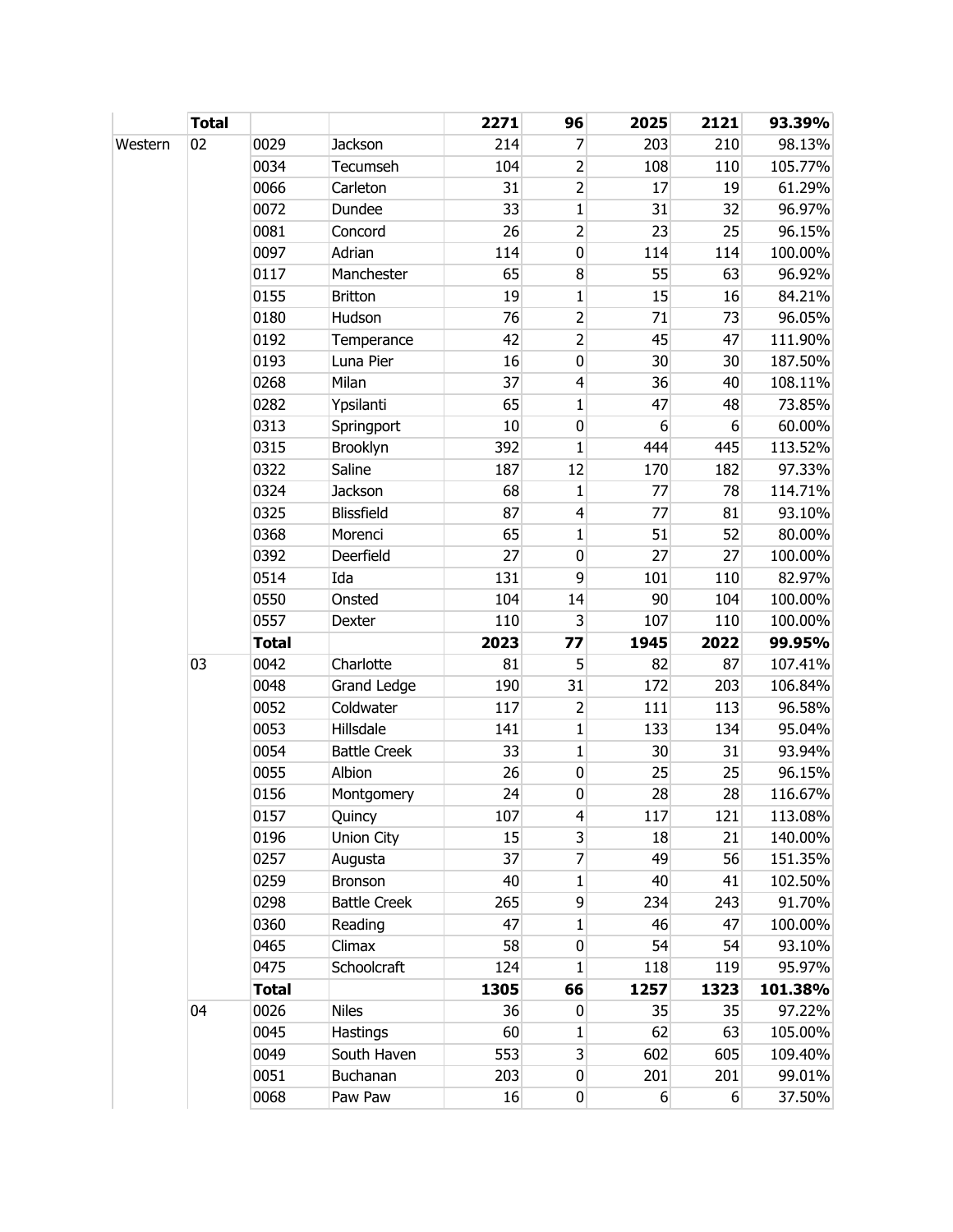|              | 0073         | <b>Sturgis</b>         | 92          | $\mathbf{1}$     | 88             | 89           | 96.74%  |
|--------------|--------------|------------------------|-------------|------------------|----------------|--------------|---------|
|              | 0085         | <b>Berrien Springs</b> | 66          | $\overline{2}$   | 62             | 64           | 96.97%  |
|              | 0089         | Allegan                | 20          | $\overline{2}$   | 17             | 19           | 95.00%  |
|              | 0105         | Benton Harbor          | 31          | 0                | 31             | 31           | 100.00% |
|              | 0127         | Dorr                   | 115         | $\mathbf{1}$     | 127            | 128          | 111.30% |
|              | 0138         | White Pigeon           | 21          | $\mathbf 0$      | $\mathbf{1}$   | $\mathbf{1}$ | 4.76%   |
|              | 0160         | Bangor                 | 48          | 0                | 53             | 53           | 110.42% |
|              | 0169         | New Buffalo            | 38          | 0                | 50             | 50           | 131.58% |
|              | 0170         | <b>Three Rivers</b>    | 74          | $\pmb{0}$        | 52             | 52           | 70.27%  |
|              | 0174         | Lawrence               | 29          | 1                | 40             | 41           | 141.38% |
|              | 0204         | <b>Three Oaks</b>      | 116         | $\overline{4}$   | 112            | 116          | 100.00% |
|              | 0223         | Constantine            | 86          | 0                | 68             | 68           | 79.07%  |
|              | 0309         | Decatur                | 10          | 0                | $\overline{2}$ | 2            | 20.00%  |
|              | 0331         | Bridgman               | 73          | $\mathbf{1}$     | 69             | 70           | 95.89%  |
|              | 0344         | Galien                 | 37          | $\pmb{0}$        | 36             | 36           | 97.30%  |
|              | 0345         | Baroda                 | 45          | 0                | 44             | 44           | 97.78%  |
|              | 0362         | Coloma                 | 63          | $\overline{2}$   | 48             | 50           | 79.37%  |
|              | 0365         | Edwardsburg            | 159         | $\overline{2}$   | 160            | 162          | 101.89% |
|              | 0454         | Colon                  | 84          | 0                | 97             | 97           | 115.48% |
|              | 0484         | <b>Hickory Corners</b> | 123         | $\overline{2}$   | 109            | 111          | 90.24%  |
|              | 0518         | New Troy               | 44          | $\mathbf 0$      | 53             | 53           | 120.45% |
|              | 0568         | Stevensville           | 177         | 10               | 158            | 168          | 94.92%  |
|              |              |                        |             |                  |                |              |         |
|              | <b>Total</b> |                        | 2419        | 32               | 2383           | 2415         | 99.83%  |
| 05           | 0002         | <b>Grand Rapids</b>    | 71          | 8                | 56             | 64           | 90.14%  |
|              | 0006         | Holland                | 359         | $\mathbf 0$      | 375            | 375          | 104.46% |
|              | 0028         | <b>Grand Haven</b>     | 1739        | 21               | 1659           | 1680         | 96.61%  |
|              | 0033         | Zeeland                | 23          | $\boldsymbol{0}$ | 21             | 21           | 91.30%  |
|              | 0047         | Comstock Park          | 357         | 9                | 320            | 329          | 92.16%  |
|              | 0059         | <b>Grand Rapids</b>    | 19          | $\mathbf{1}$     | 16             | 17           | 89.47%  |
|              | 0102         | Rockford               | 102         | $\pmb{0}$        | 88             | 88           | 86.27%  |
|              | 0123         | Kent City              | 121         | 5                | 126            | 131          | 108.26% |
|              | 0154         | Wyoming                | 253         | 14               | 228            | 242          | 95.65%  |
|              | 0179         | Grandville             | 247         | $\overline{4}$   | 274            | 278          | 112.55% |
|              | 0208         | Kentwood               | 335         | 7                | 304            | 311          | 92.84%  |
|              | 0258         | <b>Grand Rapids</b>    | 123         | 21               | 104            | 125          | 101.63% |
|              | 0287         | Cedar Springs          | 290         | 18               | 281            | 299          | 103.10% |
|              | 0305         | Caledonia              | 234         | $\overline{4}$   | 242            | 246          | 105.13% |
|              | 0356         | <b>Grand Rapids</b>    | 348         | 0                | 350            | 350          | 100.57% |
|              | 0376         | Marne                  | 82          | 7                | 64             | 71           | 86.59%  |
|              | 0459         | <b>Grand Rapids</b>    | 206         | 8                | 201            | 209          | 101.46% |
|              | 0528         | Alto                   | 115         | 1                | 103            | 104          | 90.43%  |
|              | 1111         | Walker                 | $\mathbf 0$ | 0                | 15             | 15           | #DIV/0! |
|              | <b>Total</b> |                        | 5024        | 128              | 4827           | 4955         | 98.63%  |
| <b>Total</b> |              |                        | 10771       | 303              | 10412          | 10715        | 99.48%  |